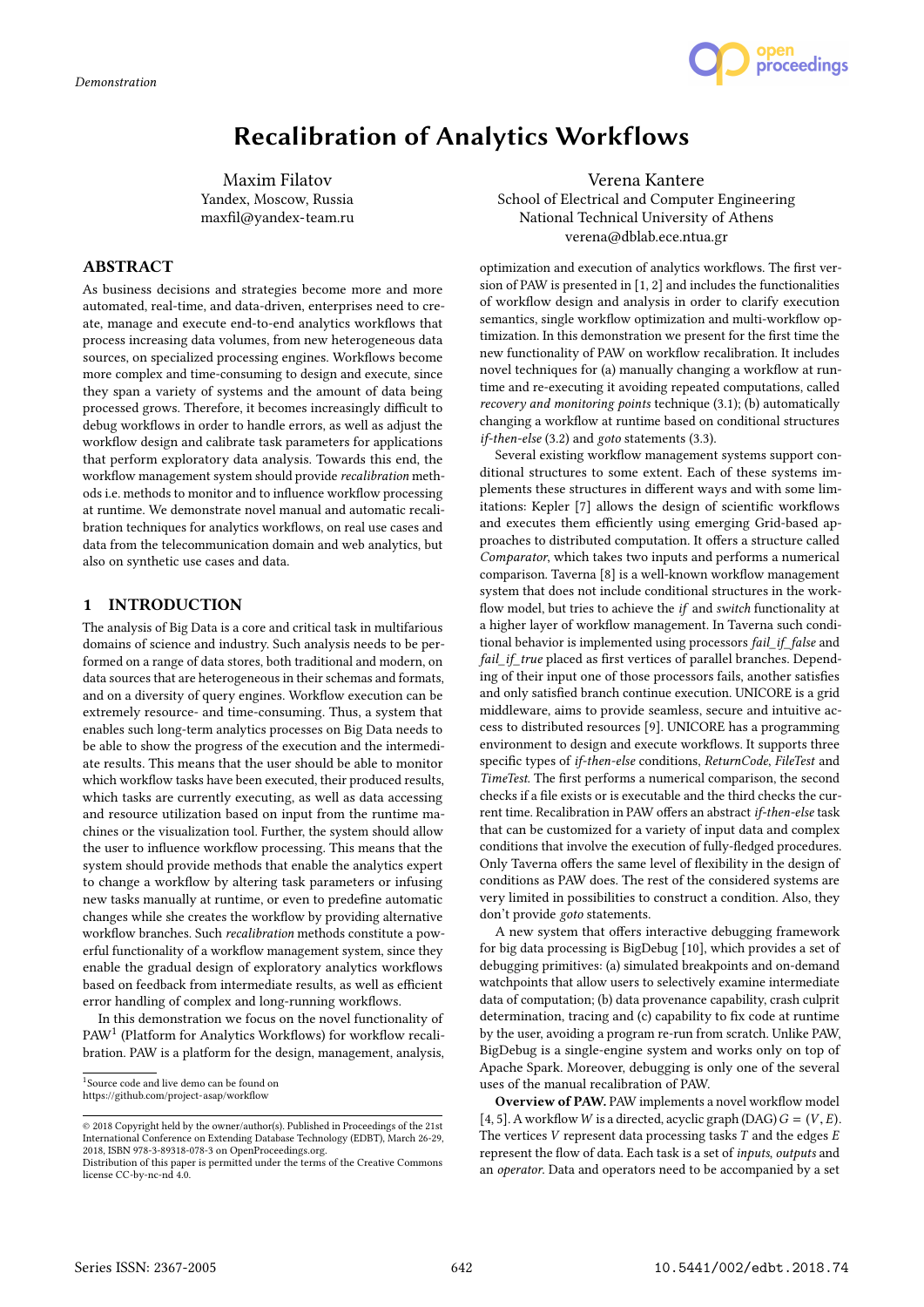

Figure 1: 'Peak Detection' of mobile calls workflow



Figure 2: The architecture of PAW

of metadata, i.e., properties that describe them. Such properties include input data types and parameters of operators, the location of data objects or operator invocation scripts, data schemas, implementation details, engines etc. PAW is a part of the system 'Adaptable Scalable Analytics Platform' (ASAP) [3], but it can also stand as an independent tool for workflow management and optimization. Figure 2 depicts the architecture of PAW, as well as its interaction with the rest of ASAP. ASAP components include execution, visualization of results, online adaptation etc. PAW enables workflow design by users with various expertise, the automation of workflow analysis in order to clarify and specify execution semantics, single and multiple workflow optimization with respect to time efficiency, over a diverse collection of data stores and processing engines, monitoring of workflow execution and manual and automatic workflow recalibration.

# 2 MOTIVATING EXAMPLE

Figure 1 shows a real-world analytics workflow from a telecommunication company, which involves processing of the anonymised Call Data Records (CDR), collected in Rome for 2015 year and stored in HDFS, to populate a report on a dashboard. The report lists peaks in calls and their ratios to an averaged number of calls over a training period (one month). Peaks are defined by "differences from typical". The workflow extracts the day of the week and the hour of the day from the timestamp of each call record (extract ts). The task calc\_num counts the number of calls at one-hour intervals. Then, two filters split the data to training

and test datasets. Further, the analysis is limited to specific geographical regions and, then, the number of calls in the training period is averaged over each mobile tower region, day in a week and hour in a day (week aggr); this is the typical distribution of calls. Next, calc\_test\_sum and calc\_train\_sum produce the sum of calls in each day of the test and training datasets. Then, the test and training data are joined and the ratio of calls to the average number is produced. The *filter peaks* finds ratios that are over a specific limit. These peaks is the sought information.

Initially, this workflow comprised three complex UDFs, (DataFilter, DistrComp and PeakDet), implemented in PySpark. Later on, for optimization needs [6], they were decomposed to smaller basic tasks, the operators of which have implementations in Spark and PostgreSQL. It is quite common that industrial workflows, like this one, are versioned and updated with time, resulting in a design that may not be optimal for the exploration procedure that the analytics expert needs to follow. In this example, the expert needs to explore the peaks one by one. This requires a complete restart of the workflow changing each time the search regions, a parameter of the filter\_region tasks. This problem can be solved with recalibration methods that allow for the re-usage of the intermediate results produced by the tasks leading to the  $filter$  region tasks, without re-executing the first. Also, recalibration methods would enable the expert to monitor the result of *filter region*, visualized on a geographical map, so that she can observe faster call congestions and decide to change the search region. Furthermore, methods for automatic recalibration enable the expert to predefine conditions on intermediate results and, moreover, predefine decisions to be taken according to the outcome of condition evaluation.

#### 3 WORKFLOW RECALIBRATION

We propose three techniques that perform recalibration in an online manner, i.e. during workflow processing.

Recovery and monitoring points. This technique offers to the user manual recalibration. It enables the user to monitor intermediate results, make workflow changes and if the changes are in the already executed workflow part, then re-execute only the changed part, avoiding to repeat computations; if changes affect only the non-executed part then workflow changes are applied and execution continues.

Conditional points. This automatic technique allows the execution of alternative predefined workflow branches.

Goto points. This automatic technique conditionally changes an executed workflow part to a predefined alternative and reexecutes it.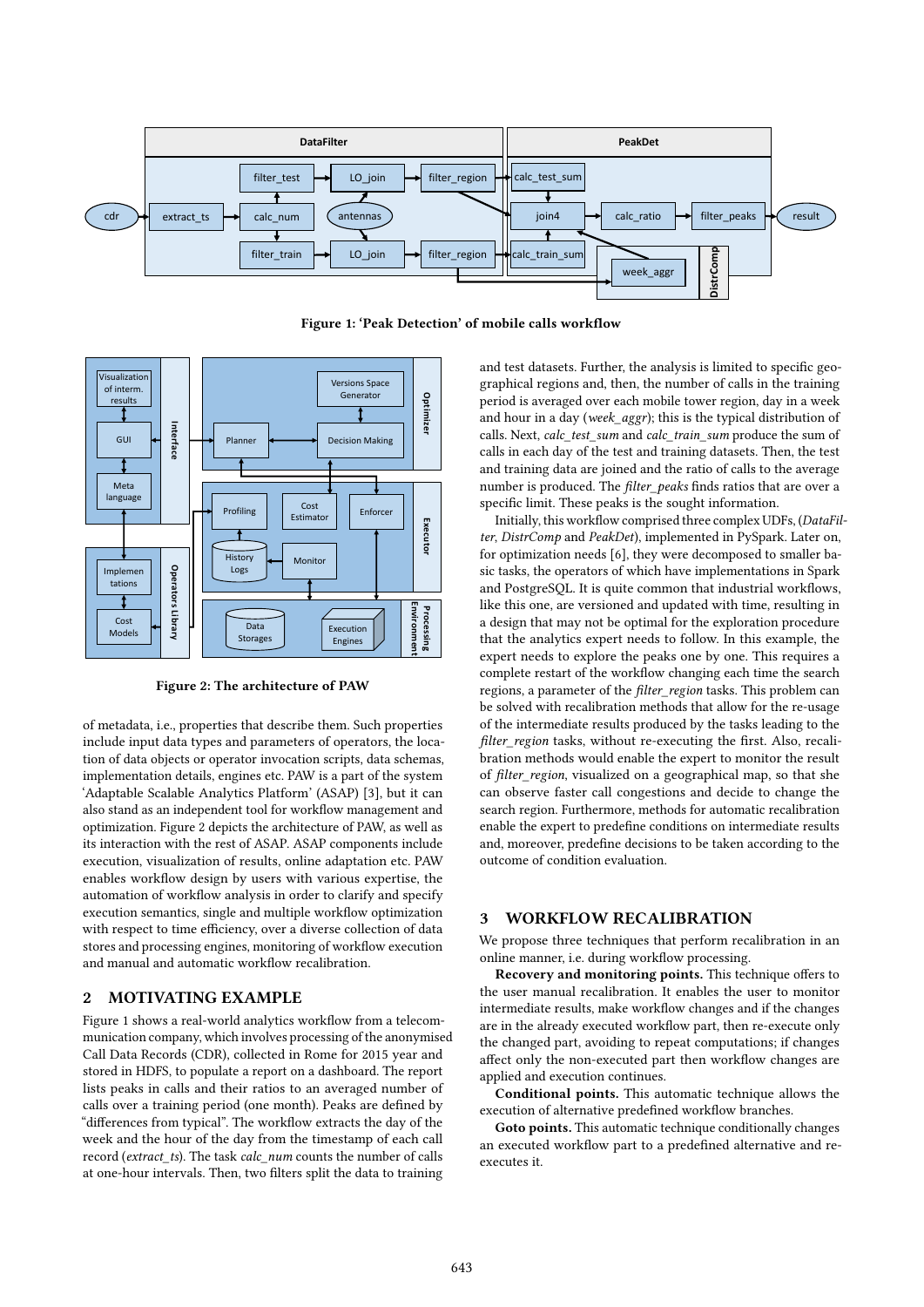

Figure 3: 'Peak Detection' workflow augmented with recovery and monitoring points



Figure 4: Monitoring intermediate results of 'Peak Detection' in PAW

# 3.1 Recovery and monitoring points

This recalibration technique allows the user to change a workflow during its execution and avoids to unnecessarily repeat computations in the already executed workflow part. It involves the employment of two novel types of tasks: recovery and monitoring points. A recovery point  $r p_T$  is a task that stores the result of task T. A monitoring point  $mp<sub>T</sub>$  is a task that invokes the visualization of the result of task  $T$  or part of it. We use the phrase intermediate result to refer to the result of a task T that has been executed, while the whole workflow execution is not yet finished. The visualization of intermediate results assists the user in making a recalibration decision.

Recalibration using this technique is performed in four steps: (1) the user augments a workflow with recovery and monitoring points and starts the workflow execution; (2) when the execution reaches a recovery point the system stores the intermediate results of the preceding task, required for a possible re-execution of the workflow part following this recovery point; (3) when the execution reaches a monitoring point the user observes intermediate results of the preceding task; the workflow keeps executing after the monitoring point, while the user observes the intermediate results; (4) the user changes the workflow part following a recovery point and performs a re-execution of the workflow from this recovery point and on.

When the user changes the workflow and re-executes it, PAW determines which intermediate results are required to re-execute the changed workflow part that follows a specific recovery point (or points). It prepares this workflow part as a new materialized workflow with these intermediate results as input datasets and runs it. The execution of the previous (original) workflow is aborted.

Figure 3 displays the workflow from the motivating example augmented with recovery and monitoring points. The user observes the result of filter\_regions at monitoring points, decides

to change the parameters of filter\_regions and re-executes the workflow from the recovery points. So the most time-consuming part of DataFilter is not re-executed.

Figure 4 displays a 'Peak Detection' workflow in the interface of PAW. Green and yellow tasks are executed and currently executing, respectively. Using the geographical map on the bottom the user monitors intermediate results at the monitoring point marked with a blue stroke.

3.1.1 Implementations of points. Monitoring points invoke the visualization of the result of the preceding task. PAW includes monitoring points for specific operators, such as implementations of k-means, for which the result is visualized as a map of centroids or the histogram of cluster sizes. It also provides three basic monitoring operators, for the visualization of: geographical, numerical and categorical data. PAW includes recovery points for HDFS, Elasticsearch and PostgreSQL and operator-specific monitoring points for *k*-means and *tf-idf*.

3.1.2 Partial execution. We propose two improvements of the recovery and monitoring points technique:

Execution of a task until a deadline or a milestone is reached. The preceding task of a monitoring point is executed for a predefined time (deadline) or until it has processed a predefined amount of the input data (milestone). The partial intermediate result of the task is received by the following monitoring point, which invokes its visualization. This partial intermediate result is observed by the user, who decides on recalibration faster.

Execution on a part of a dataset. Data processing between recovery and monitoring points is made on a part of the input dataset. This enables the user to observe intermediate results on a part of the input data, and take the recalibration decision faster.

There is no general method for preparing operators so that they produce partial intermediate results. However, in some cases we can have a general methodology. For example, we can break up a query into multiple queries by dividing the input data in chunks, and then combine the results after the execution of all statements. PAW has several SQL query operators, which can be split up in this way.

SELECT ∗ FROM db WHERE field BETWEEN 1 AND 10000; SELECT ∗ FROM db WHERE field BETWEEN 10000 AND 20000; . . .

#### 3.2 Conditional points

PAW includes a new type of task that realizes the conditional structure of the form if-then-else. The latter allows the design of a workflow with several alternative workflow parts. Depending on the intermediate results of the task preceding the if-then-else task,